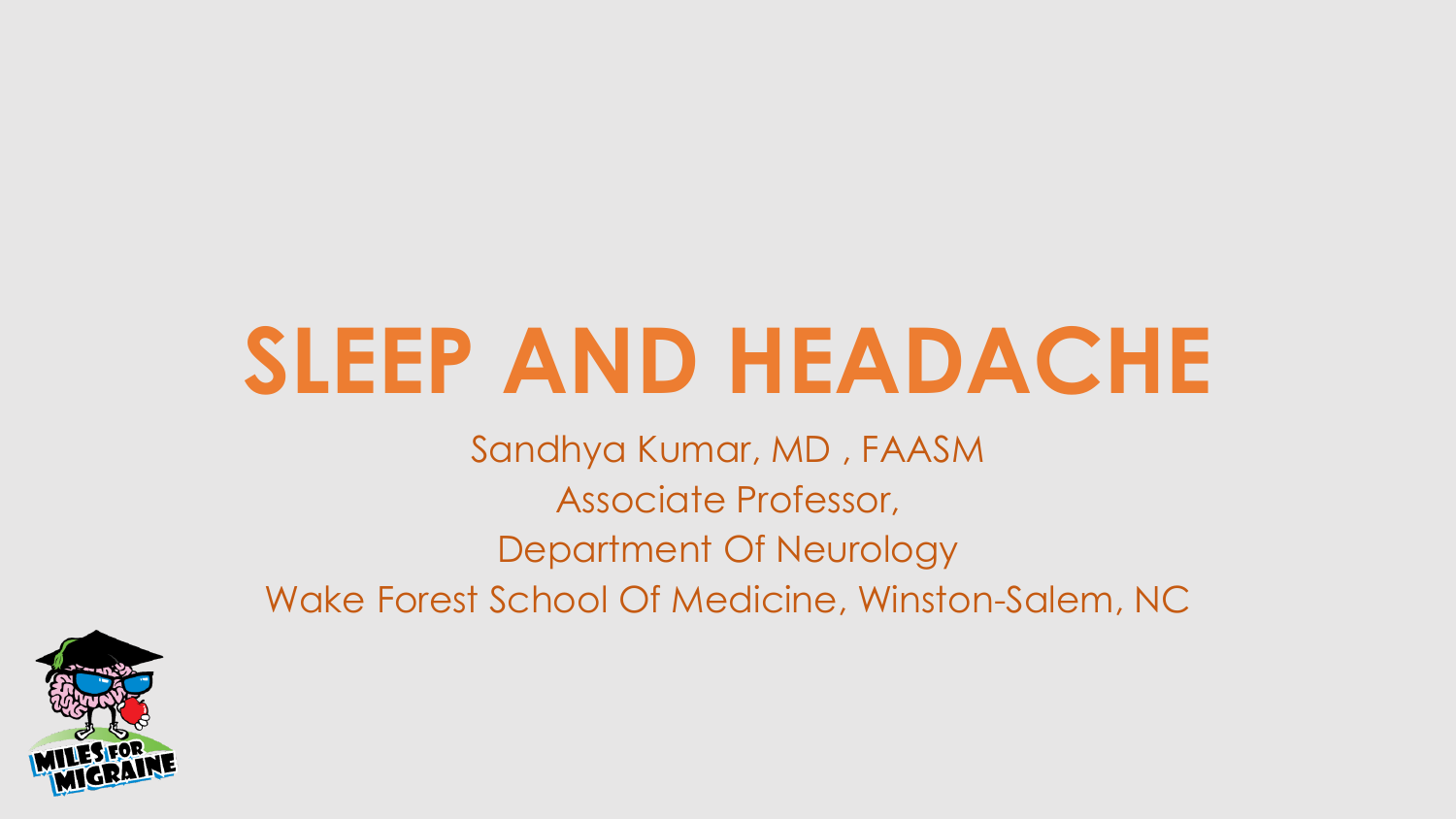## **Sleep and Headache**

- Relationship known for centuries.
- 1853 Romberg wrote" The attack is generally closed by a profound and refreshing sleep"
- 1873 Liveing remarked for an acute attack of migraine "The most frequent termination by far is sleep"
- Complex and not entirely understood

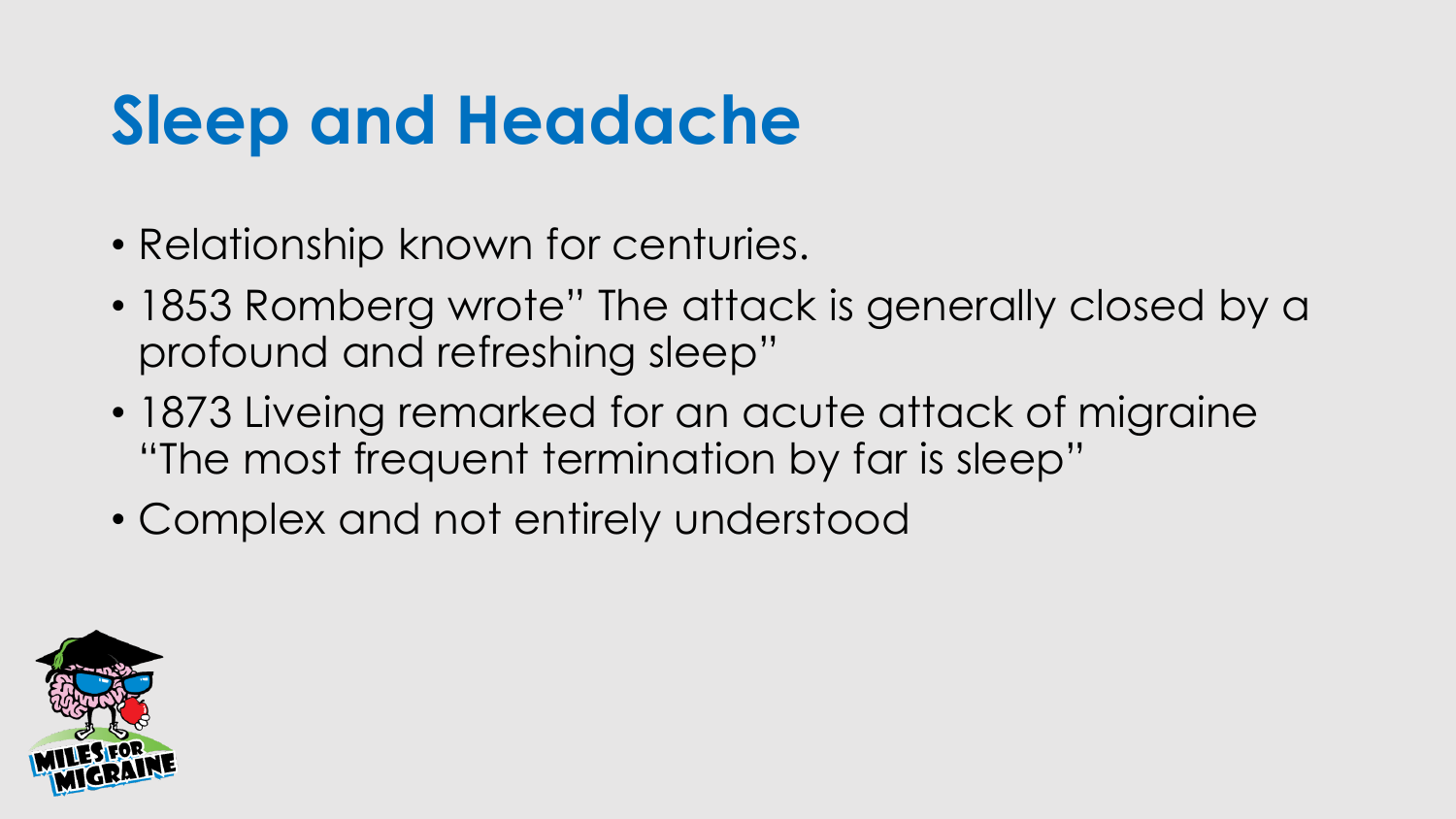## **Headache and Sleep**

- Two of the common disorders seen in clinical practice
- Sleep Apnea: 10-17% males and 3-9% females
- Migraine: 13.2%(8.6% male and 17.5% female)
- Headaches 2-8 times more common among people with sleep disorders than in the general population

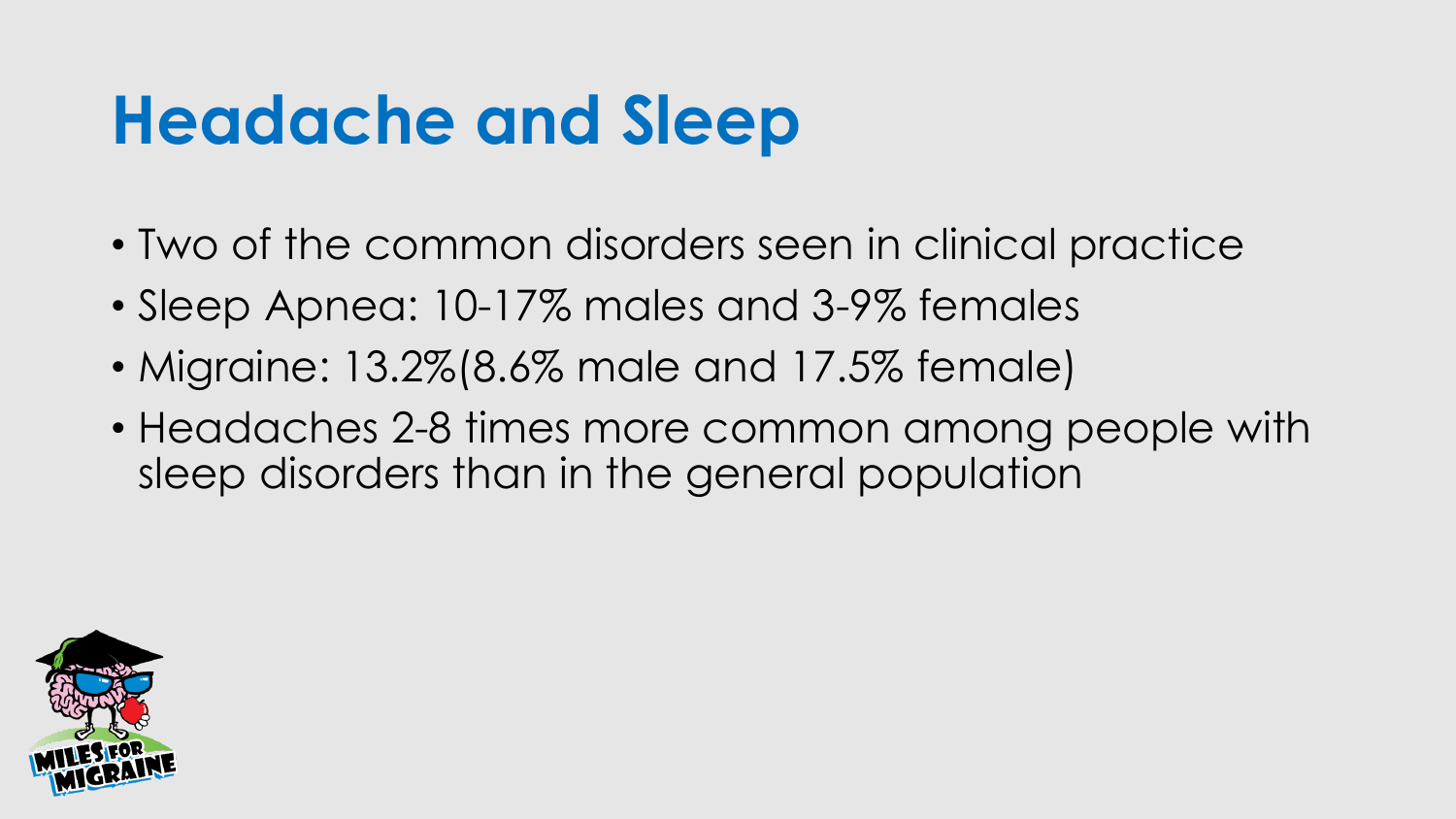## **Relationship**

- Headache is a symptom of a primary sleep disturbance
- Sleep disturbance is a symptom of a primary headache disorder
- Sleep disturbance and headache are symptoms of an unrelated medical disorder
- Sleep disturbance and headache are both manifestations of a similar underlying pathogenesis

**Paiva T et al The relationship between headaches and sleep** disturbances.Headache.1995;35:590-596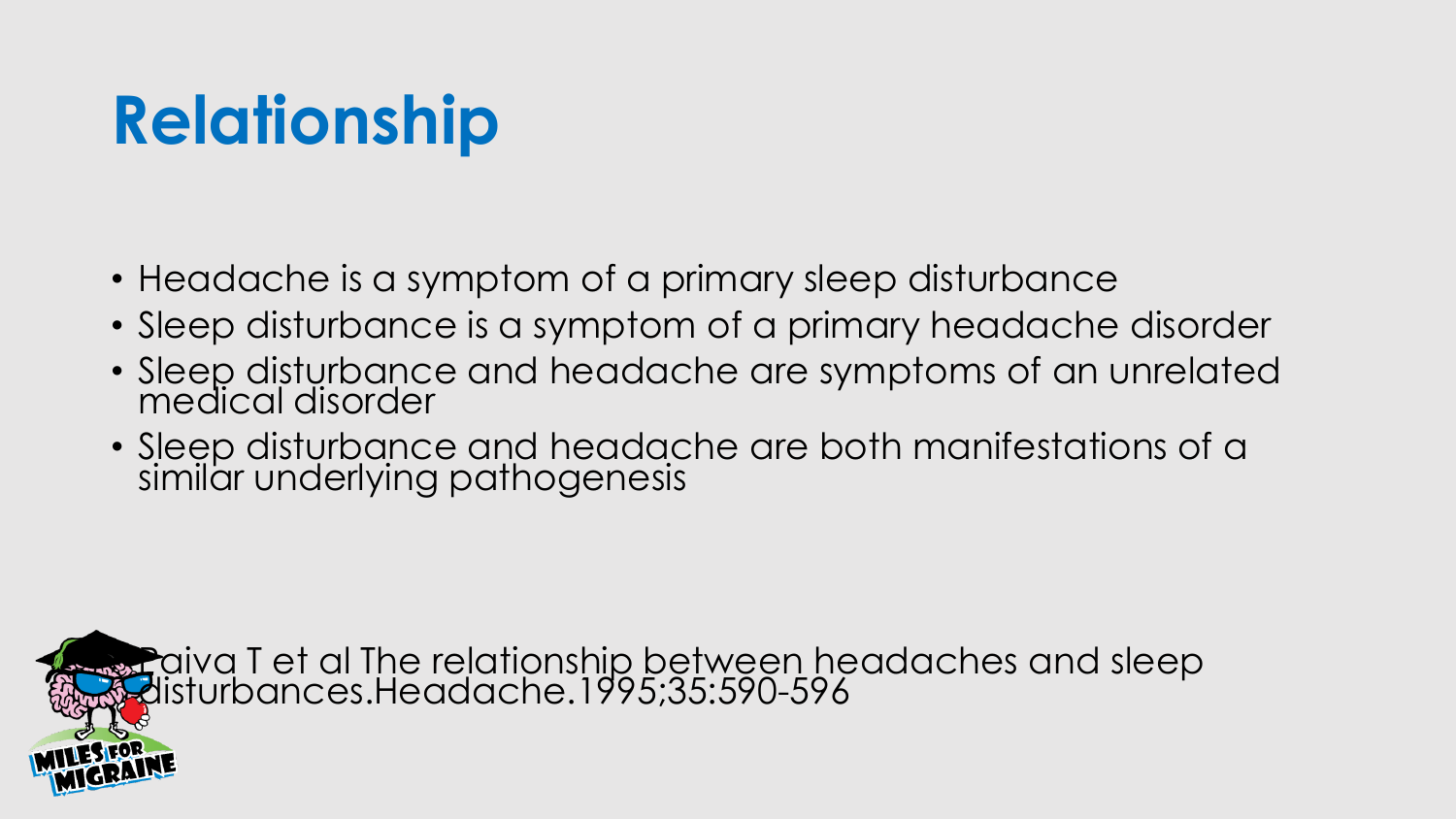## **Headache as a result of sleep disturbances/underlying process that disturbs sleep**

- $\bullet$  -OSA
- -RLS/PLMS
- -Insomnia
- -Chronic pain syndrome
- -Depression or anxiety
- -Poor neck positioning/cervical pathology

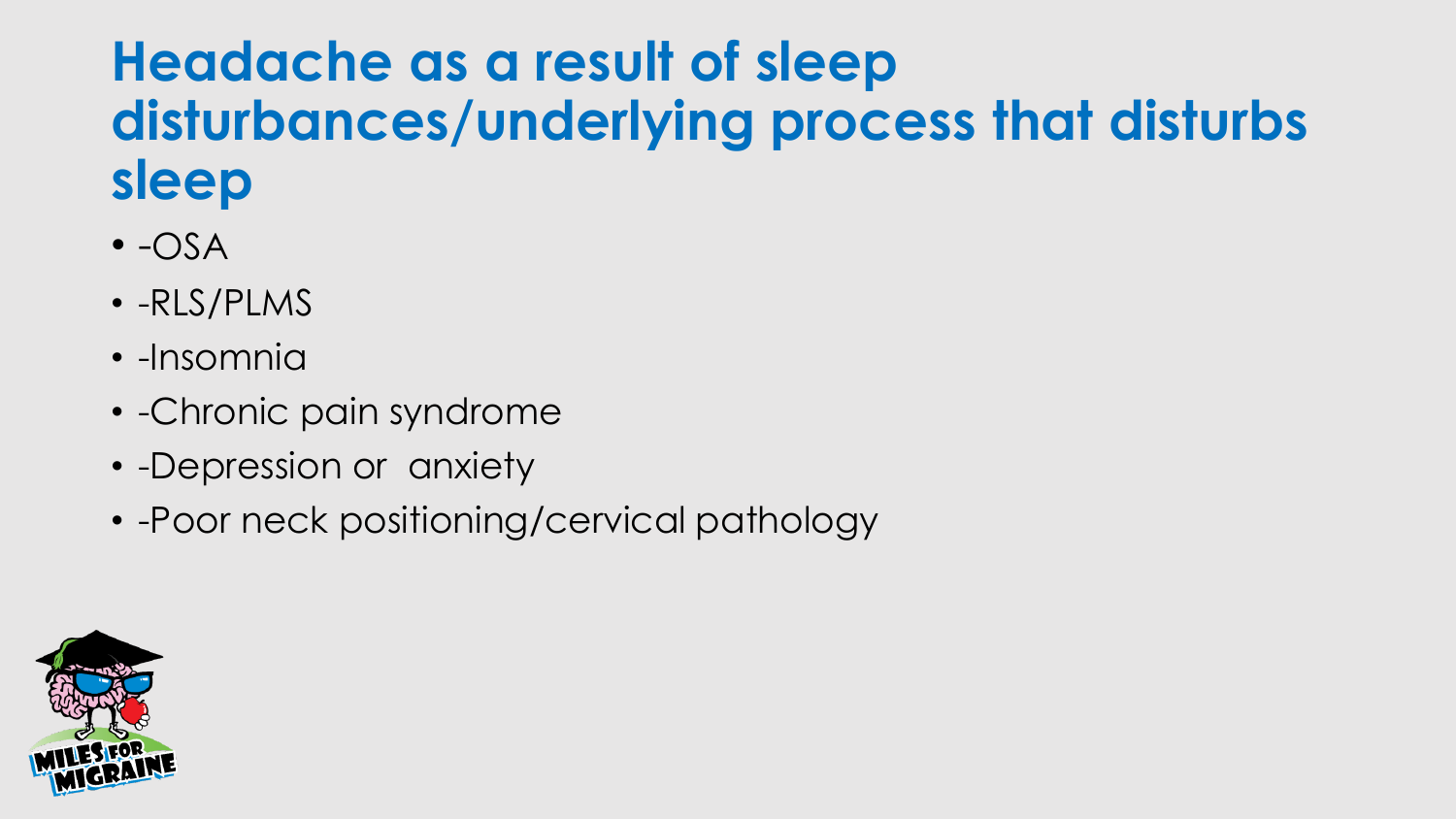## **Shared pathophysiologic mechanisms**

**Headache and Sleep : Cephalalgia :2014(34); P.R. Holland**





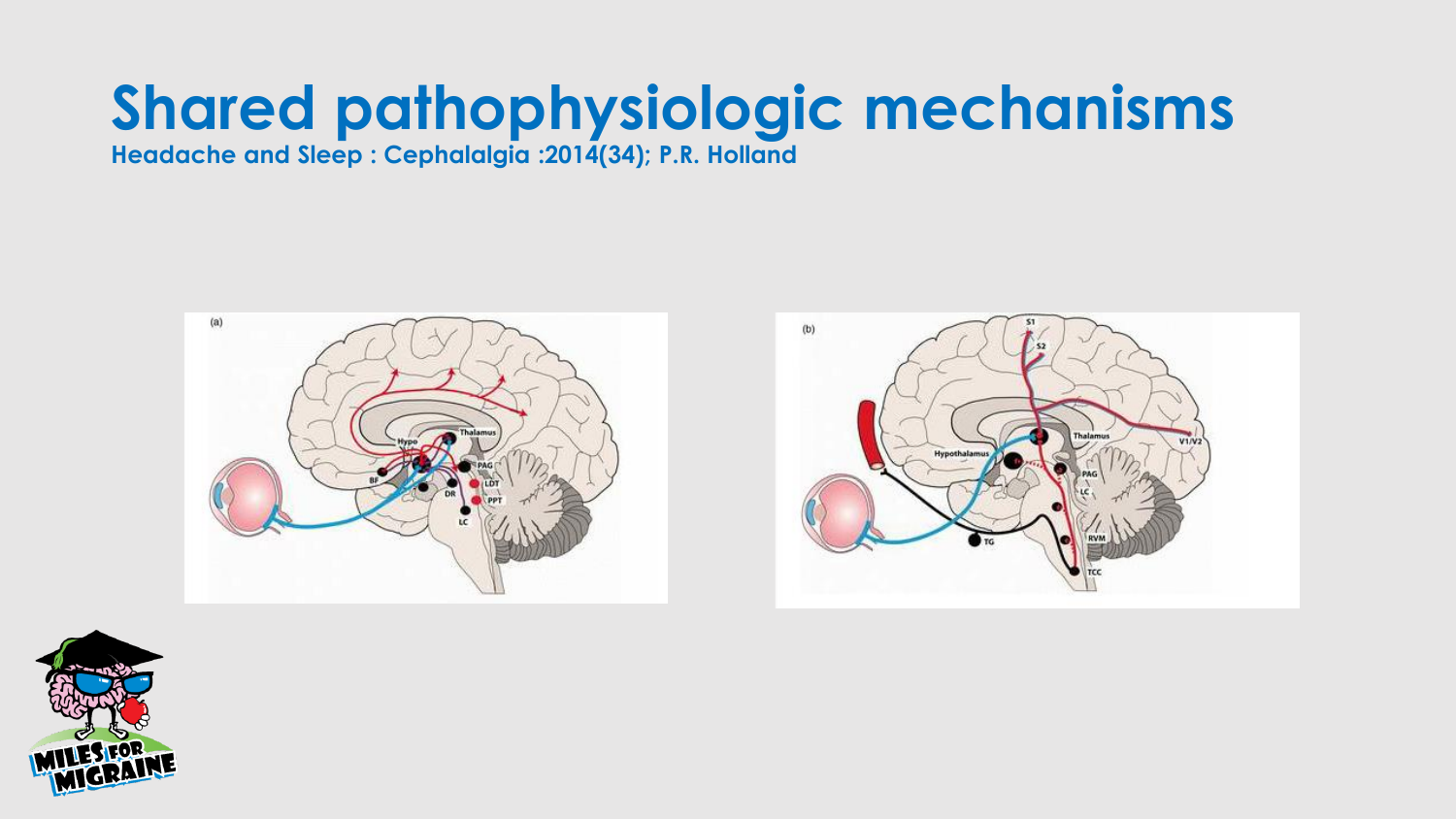### Headache and sleep: examination of sleep patterns and complaints in a large clinical sample of migraineurs.

Kelman L<sup>1</sup>, Rains JC.

- Migraines triggered by sleep disturbance in 50%
- Headaches awakening from sleep- 71% nearly half between 4 AM and 9 AM)
- Insomnia -3 fold increase than the general population
- Short sleep periods ( less than 6 hrs) 38%
- Choose to sleep or rest due to headaches- 85%
- Forced to sleep or rest due to headaches -75%

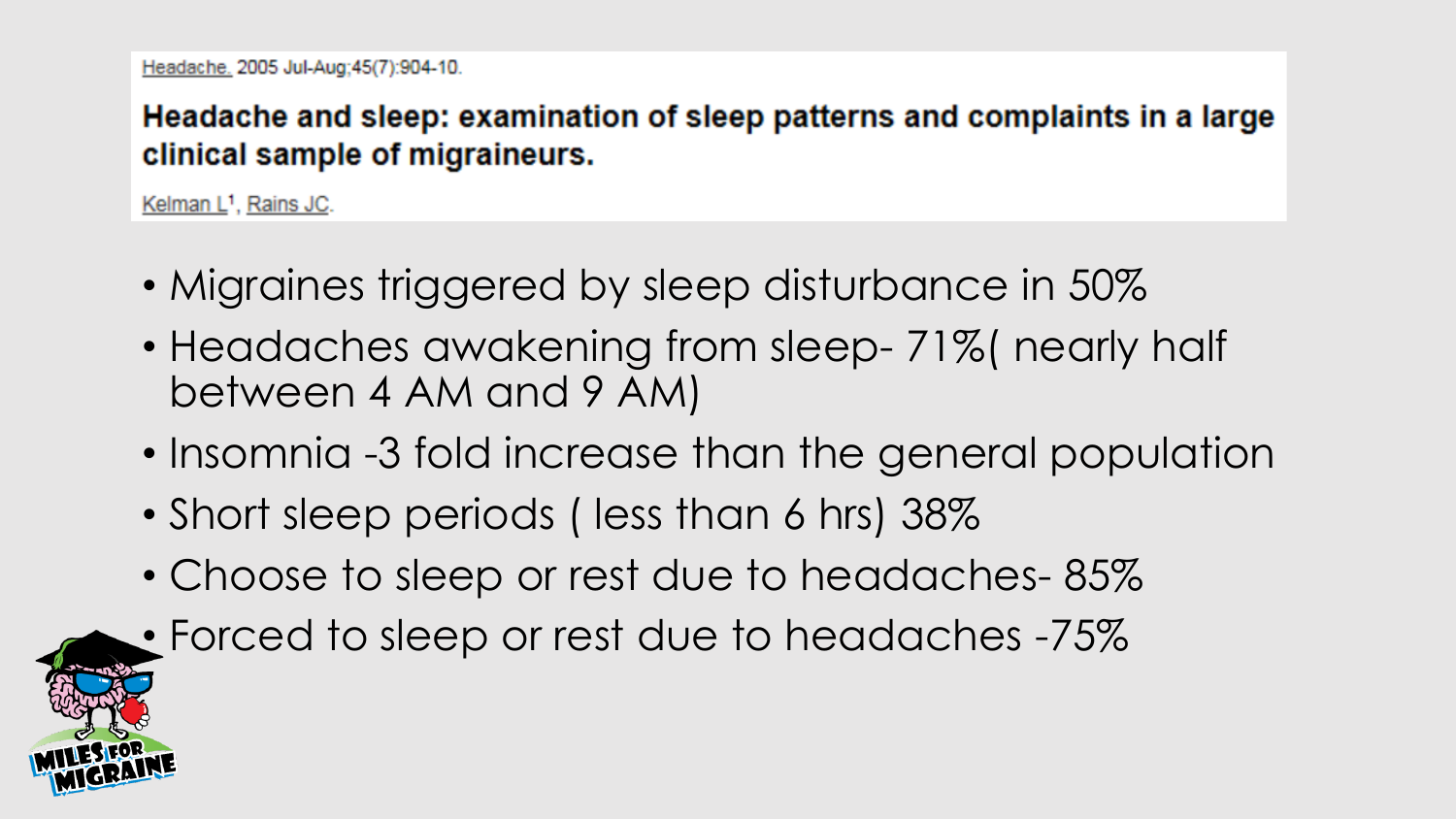## **Headache and Sleep**



**■ Short ■ Normal ■ Long** 

Headache, 2005 Jul-Aug; 45(7): 904-10.

Kelman I

Headache and sleep: examination of sleep patterns and complaints in a large clinical sample of migraineurs.

| migraine                           | Epworth sleepiness scale in 200<br>patients with episodic and chronic |
|------------------------------------|-----------------------------------------------------------------------|
| Demographic data                   |                                                                       |
| Age (years)                        | 45(12.5)                                                              |
| Sex (F/M)                          | 162/38 (81%/19%)                                                      |
| <b>BMI</b>                         | 27.8 (6.0)                                                            |
| Episodic migraine                  | 72 (36%)                                                              |
| Chronic migraine                   | 128 (64%)                                                             |
| <b>Epworth sleepiness</b><br>scale |                                                                       |
| Mean (SD) score                    | 8.4(4.3)                                                              |
| Score 10 or more                   |                                                                       |
| All migraine                       | 37%                                                                   |
| Episodic migraine                  | 32.4%                                                                 |
| Chronic migraine                   | $39.8%$ *                                                             |
| Score 15 or more                   |                                                                       |
| All migraine                       | 10%                                                                   |
| Episodic migraine                  | 4.3%                                                                  |
| Chronic migraine                   | 15.3%                                                                 |

J Neurol Neurosurg Psychiatry. 2005 Oct; 76(10): 1467-1468 doi: 10.1136/jnnp.2005.062497

**PMCID: PMC1739348** PMID: 16170102

#### Excessive daytime sleepiness in migraine patients

M Peres, M Stiles, H Siow, and S Silberstein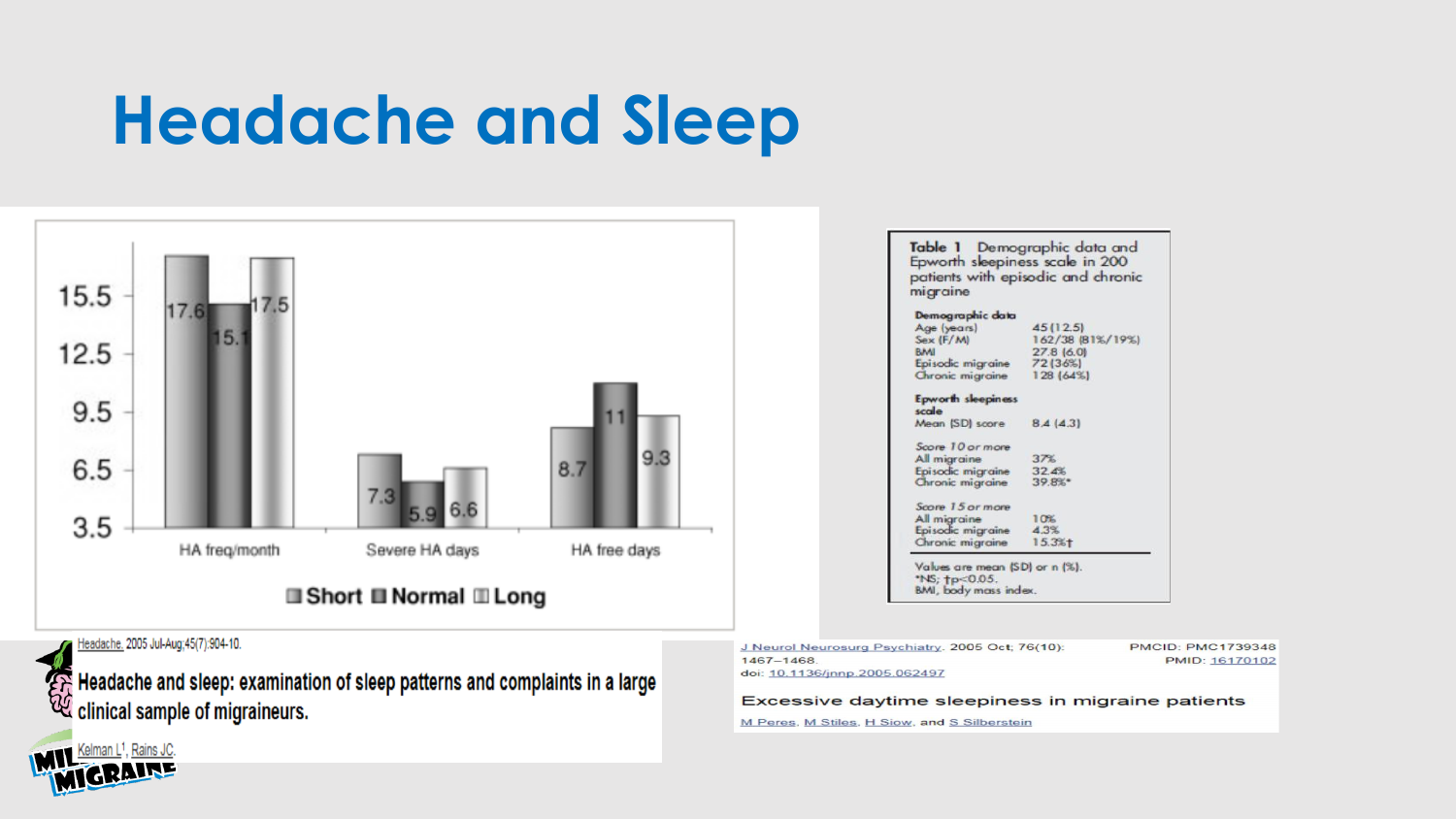## **Migraine and Sleep**

Headache, 2019 Jan:59(1):32-45, doi: 10.1111/head.13435. Epub 2018 Nov 1.

#### Sleep Disorders Among People With Migraine: Results From the Chronic Migraine Epidemiology and Outcomes (CaMEO) Study.

Buse DC<sup>1</sup>, Rains JC<sup>2</sup>, Pavlovic JM<sup>1,3</sup>, Fanning KM<sup>4</sup>, Reed ML<sup>4</sup>, Manack Adams A<sup>5</sup>, Lipton RB<sup>1,3</sup>,

#### $\equiv$  Author information

- Albert Einstein College of Medicine, Bronx, NY, USA.  $\blacktriangleleft$
- $\mathcal{D}$ Elliot Hospital, Center for Sleep Evaluation, Manchester, NH, USA.
- 3 Montefiore Headache Center, Bronx, NY, USA.
- $\boldsymbol{\Delta}$ Vedanta Research, Chapel Hill, NC, USA.
- 5 Allergan plc, Irvine, CA, USA.

#### **Abstract**

OBJECTIVES: We examined the cross-sectional association of sleep apnea and indices of sleep quality with both episodic migraine (EM) and chronic migraine (CM).

BACKGROUND: Sleep apnea and abnormal patterns of sleep, such as insomnia, were associated with migraine onset, severity, and progression in previous research.

METHODS: The Chronic Migraine Epidemiology & Outcomes Study, a longitudinal study, used a series of web-based surveys to assess migraine symptoms, burden, and patterns of health care utilization. Quota sampling was used from September 2012 to November 2013 to generate a representative sample of the US population. Persons who screened positive for sleep apnea on the Berlin Questionnaire are said to be at "high risk" for sleep apnea. Respondents indicated if they believed that they had sleep apnea, if a physician had diagnosed it, and if and how they were treated. Other aspects of sleep quality were assessed using the Medical Outcomes Study (MOS) Sleep Measures.

RESULTS: Of 12,810 eligible respondents with migraine and data on sleep, 11,699 with EM (91.3%) and 1111 with CM (8.7%) provided valid data for this analyses. According to the Berlin Questionnaire, 4739/12,810 (37.0%) were at "high risk" for sleep apnea, particularly persons with CM vs EM (575/1111 [51.8%] vs 4164/11,699 [35.6%]), men vs women (1431/3220 [44.4%] vs 3308/9590 [34.5%]), people with higher body mass index, and older people (all P < .001). Among respondents to the MOS Sleep Measures, persons with CM were more likely to report poor sleep quality than those with EM, including sleep disturbance (mean [SD] values: 53.2 [26.9] vs 37.9 [24.3]), snoring (38.0 [33.9] vs 31.0 [32.1]), shortness of breath (34.9 [29.8] vs 15.3 [20.6]), somnolence (44.1 [23.4] vs 32.2 [21.2]), and less likely to report sleep adequacy (34.0 [24.2] vs 39.2 [22.1]).

CONCLUSIONS: Compared with respondents with EM, a larger proportion of those with CM were at "high risk" for sleep apnea and reported poor sleep quality. This reflects an association between CM vs EM and sleep apnea and poor sleep quality; the potential relationships are discussed.

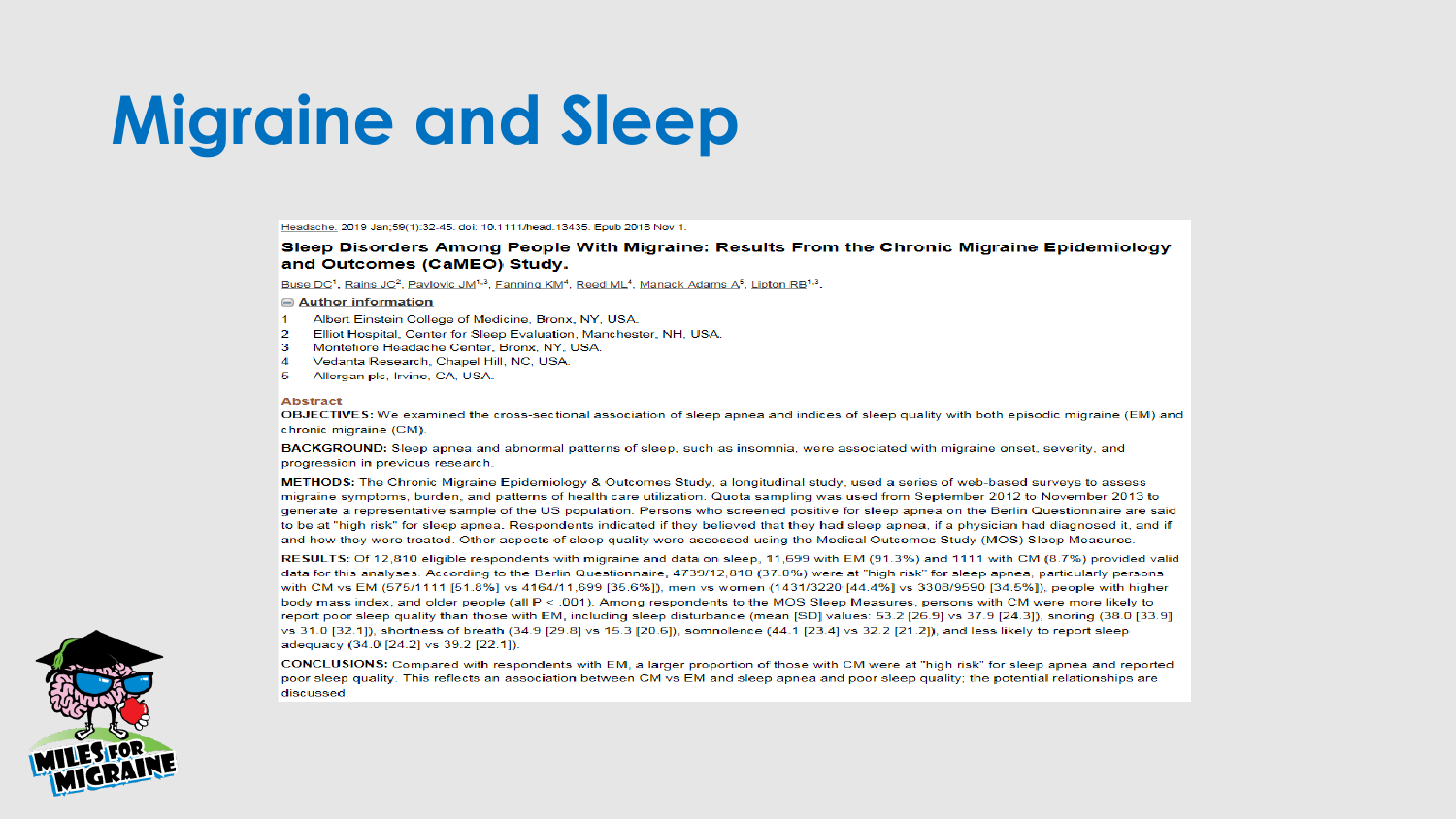## **Childhood migraine and Sleep**

Sleep Med. 2019 Jun 8;63:57-63. doi: 10.1016/j.sleep.2019.04.023. [Epub ahead of print]

Clinical presentation, diagnosis and polysomnographic findings in children with migraine referred to sleep clinics.

Armoni Domany K<sup>1</sup>, Nahman-Averbuch H<sup>2</sup>, King CD<sup>2</sup>, Dye T<sup>3</sup>, Xu Y<sup>4</sup>, Hossain M<sup>4</sup>, Hershey AD<sup>5</sup>, Simakajomboon N<sup>6</sup>.

- Retrospective study of headache center patients from 2007-2017
- -Children < 18 yrs of age and diagnosed with migraines who had PSG within 1 year of diagnosis(N=185)
	- - controls :children 5-14 yrs  $\phi$ f age(N=180)

• SLEEP ARCHITECTURE:

•

- Higher % of N2 (p <0.001)
- Lower % of N3(P<0.001)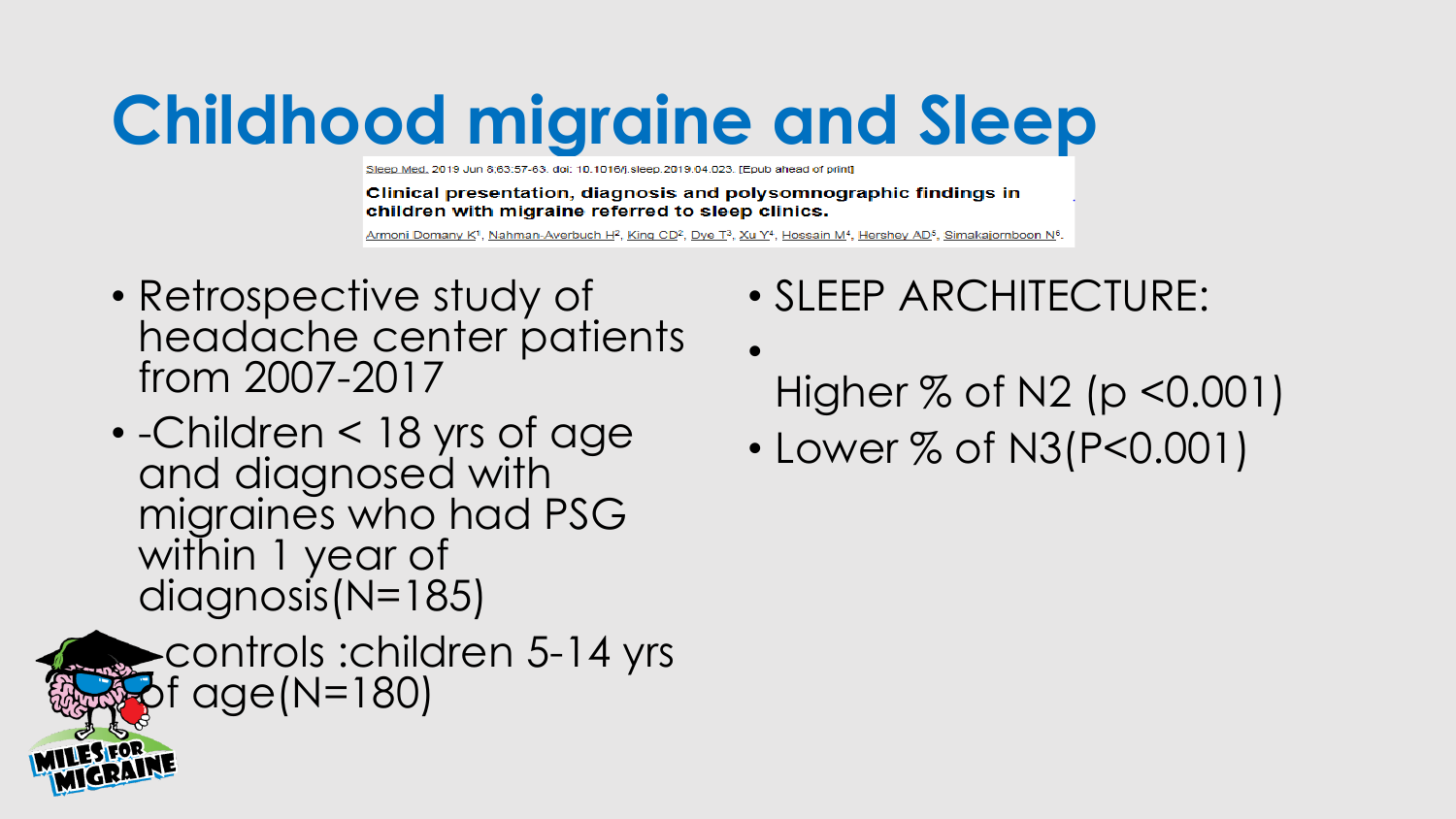# **Pediatric migraine and Sleep**

### **Domany et al. Sleep medicine :Nov 2019,(63) 57-63**

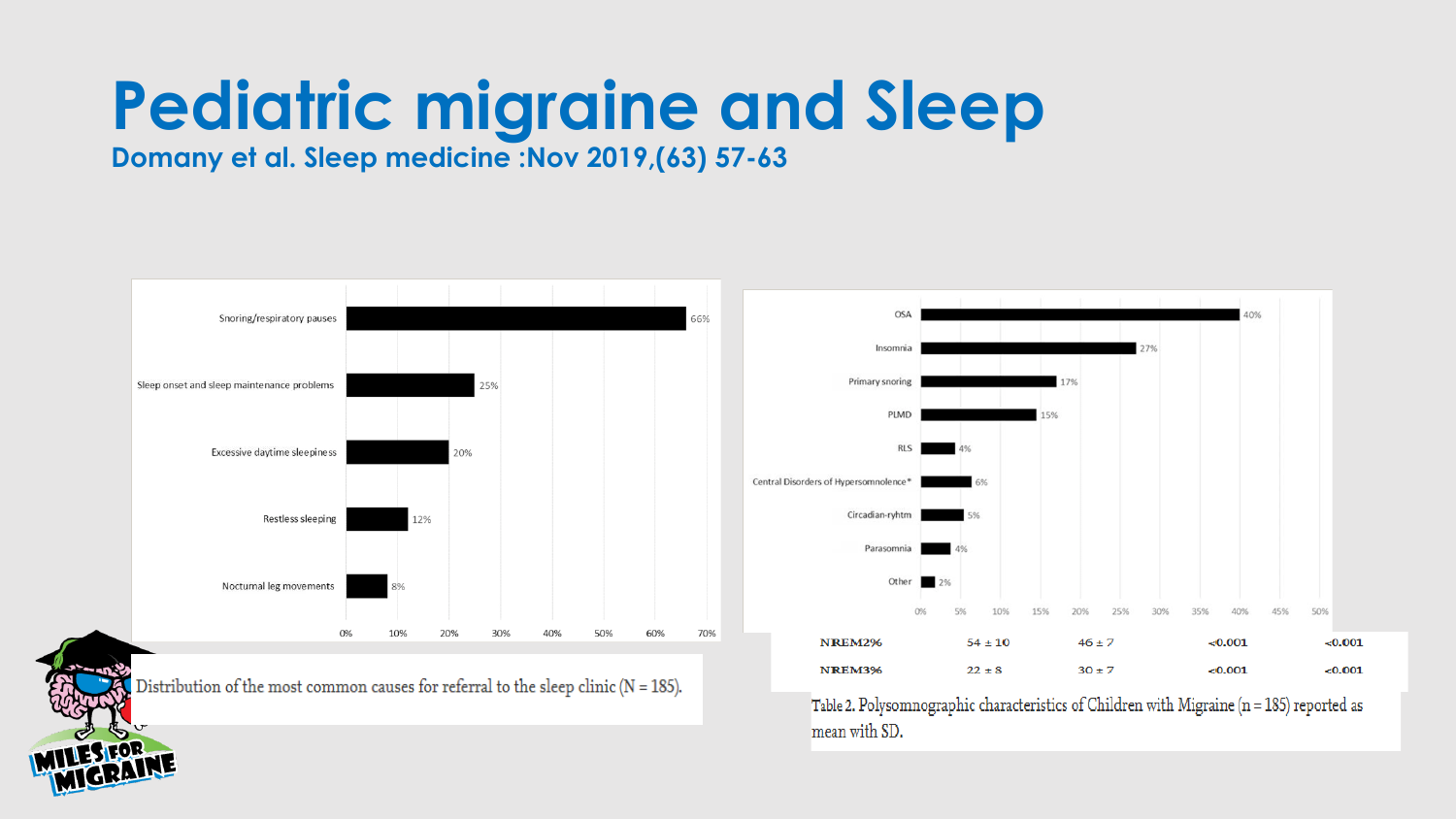## **Chronic headaches and insomnia Jason C Ong, Margaret Park, Cephalalgia 32(14); 2012**





- -3-5% general population
- -70-80% in headache clinic
- -Increased disability, impaired QOL , higher health care utilization.
- -14% episodic headaches convert to chronic headaches

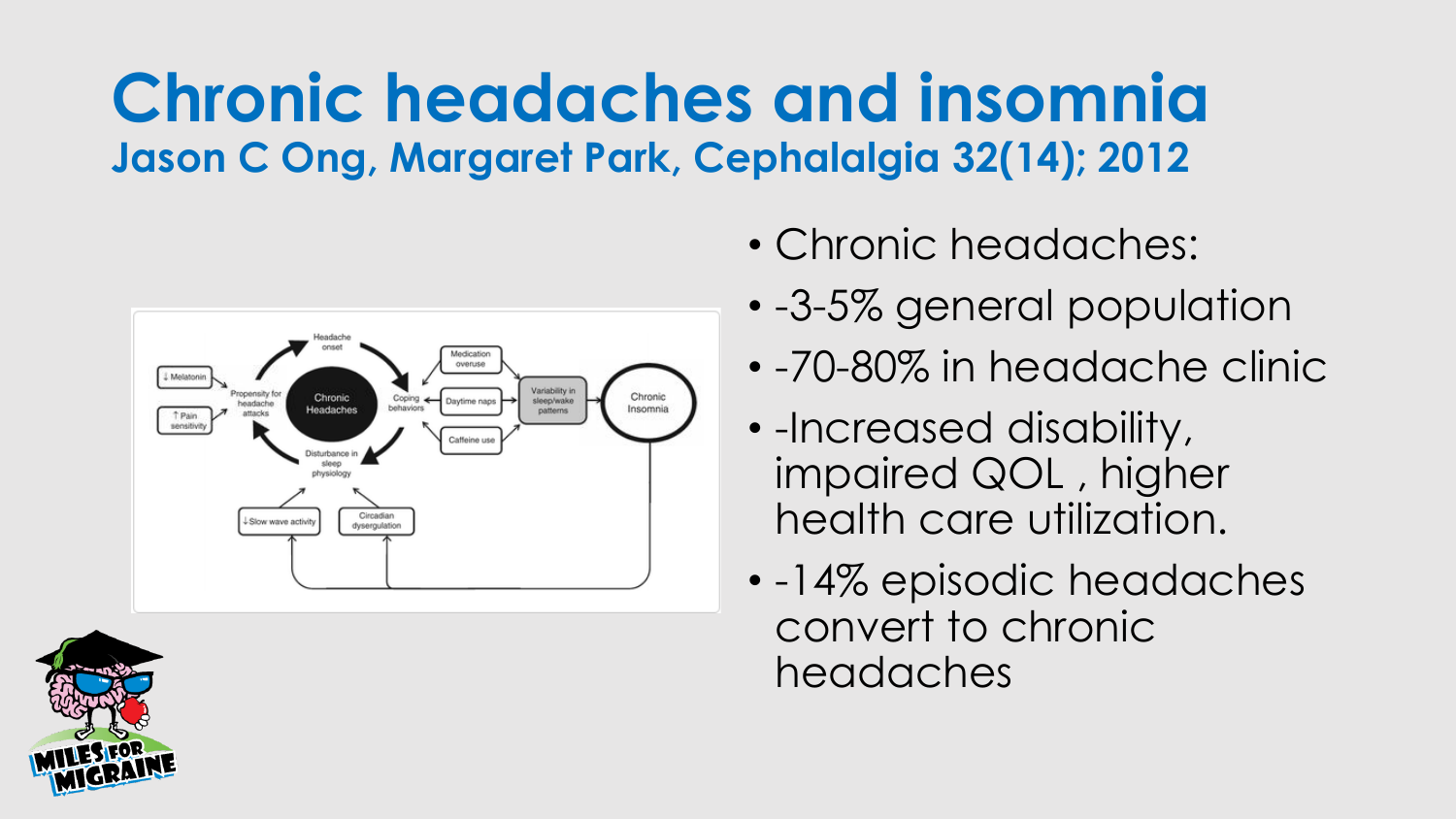## **Cognitive behavioral therapy for Insomnia to reduce Chronic Migraine**

### **Smitherman, Calhoun, Walters - Headache 58(7) 2018 ;1052-1059**

- -2 randomized trials comparing CBTi to sham control intervention
- -Calhoun: One 1.5 hr intervention
- -Smitherman: Three 30 minute sessions
- -Sham control similar
- -change in headache frequency from baseline to 6weeks

| Calhoun and Ford <sup>21</sup> (1 session)                                        | Smitherman et al22 (3 sessions)                                                          | Control (same for both<br>studies)               |
|-----------------------------------------------------------------------------------|------------------------------------------------------------------------------------------|--------------------------------------------------|
| Eliminate naps                                                                    | Go to bed only when sleepy and intending<br>to sleep                                     | Consistent dinner time<br>each evening           |
| Move dinner ≥4 hours before bedtime and<br>limit fluids within 2 hours of bedtime | Leave the bedroom if unable to sleep<br>after 20 minutes, and return only when<br>sleepy | Acupressure twice daily                          |
| Eliminate TV, reading, and music in bed                                           | Use bedroom only for sleep and sexual<br>activity                                        | Consistent liquid intake                         |
| Schedule consistent bedtime that allows 8<br>hours in bed                         | Set an alarm and get up at same time<br>each day                                         | 5 minutes stretching<br>exercises upon awakening |
| Use visualization/imagery techniques when<br>in bed                               | Sleep restriction (restrict time in bed to<br>total sleep time plus 30 minutes)          | Serving of protein at<br>breakfast               |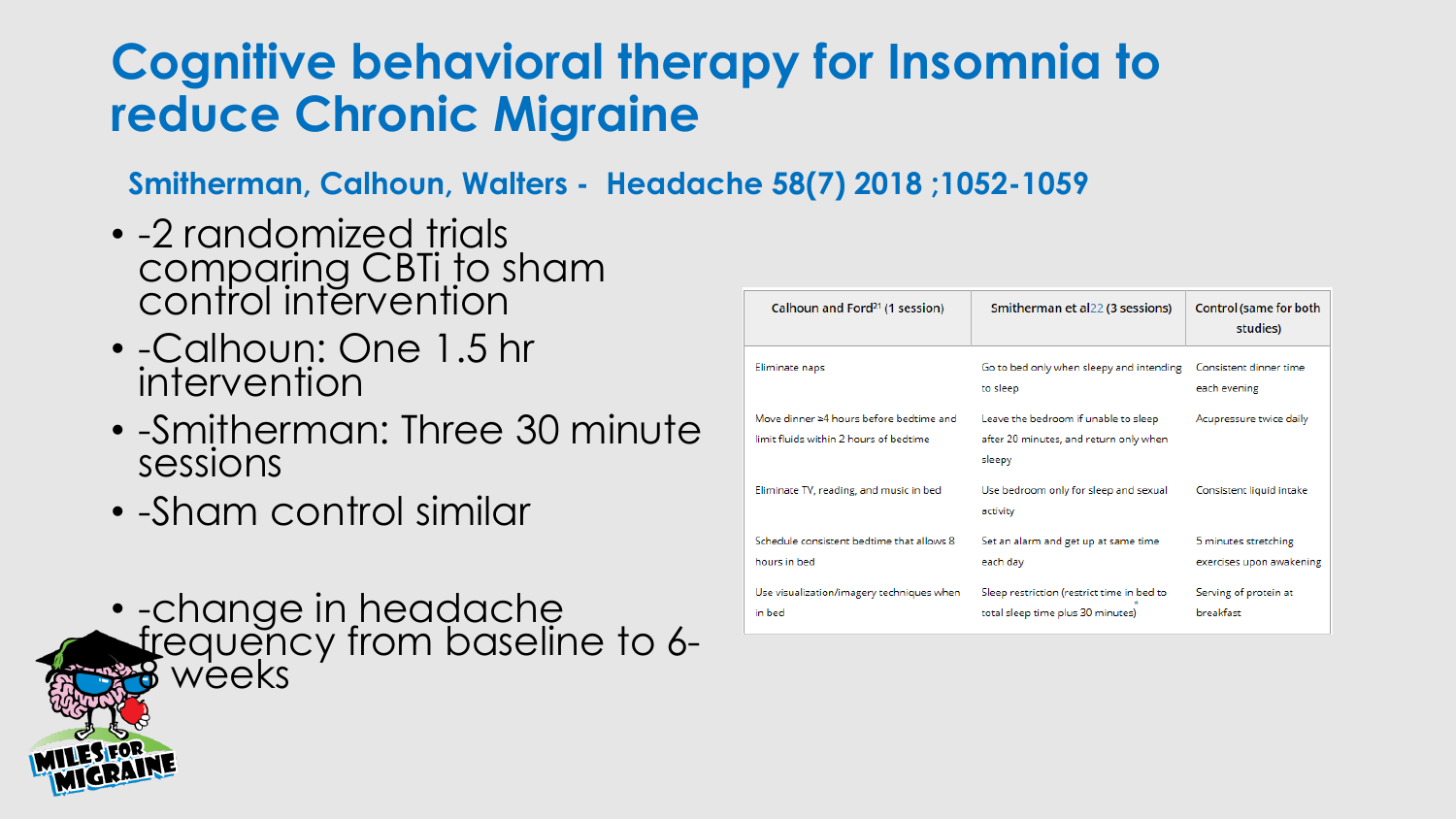### **Cognitive behavioral therapy for Insomnia to reduce Chronic Migraine**

### **Smitherman, Calhoun, Walters - Headache 58(7) 2018 ;1052-1059**



• **Calhoun:** 

- Baseline headache frequency-
- Control:24.9 days, Active Treatment: 25.9
- Follow up: Control: 25.6 days, Active Treatment: 18.6 days
- **Smitherman:**
- Baseline headache frequency-
- Control: 20.2 days, Active Treatment: 22.8
- Follow up: Control: 14.7 days, Active Treatment: 11.6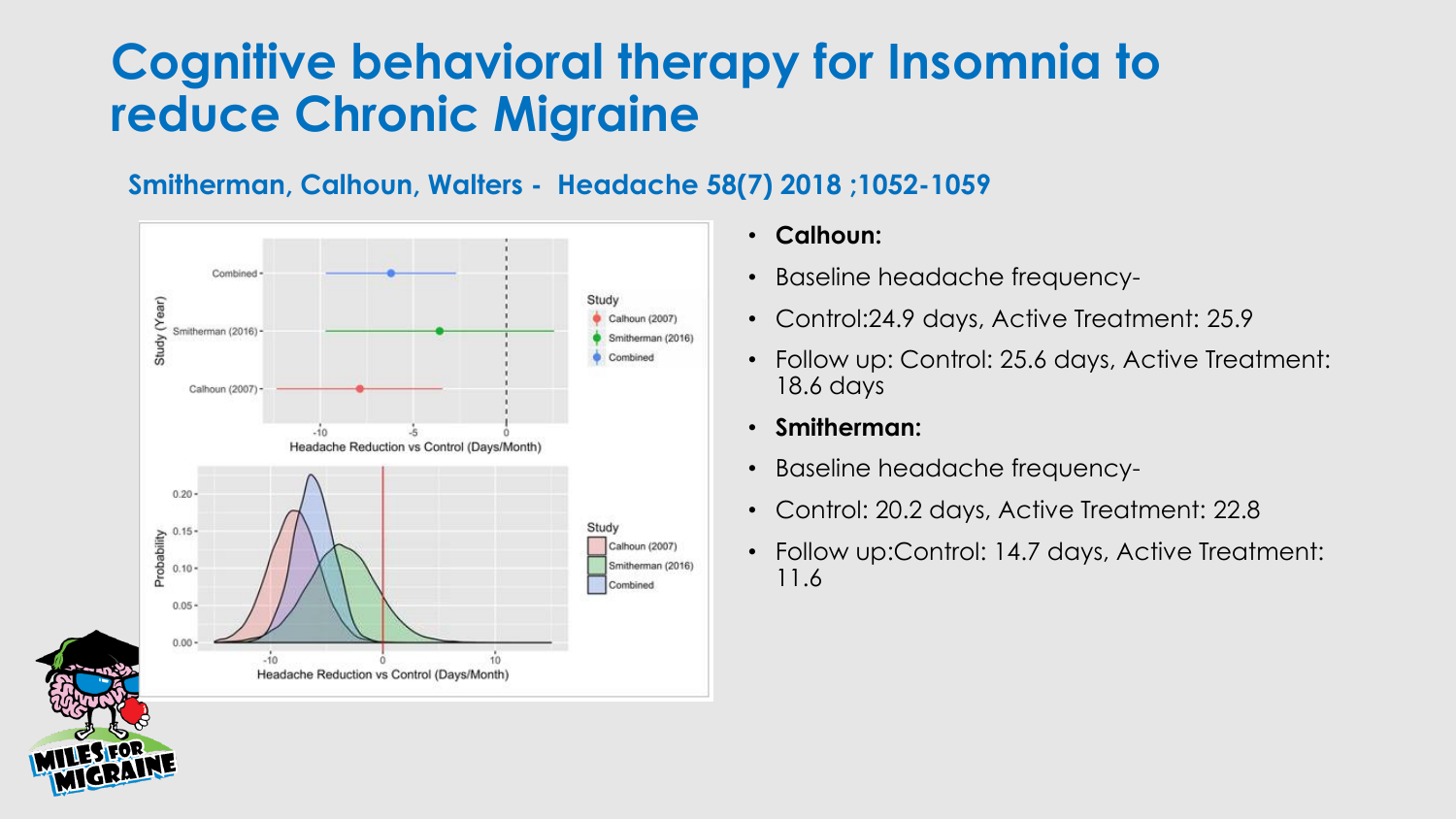## **Cluster Headache-ICHD 3**

- -At least five attacks
- -Attacks characterized by severe unilateral orbital, supraorbital and/or temporal pain lasting 15-180 minutes
- -Either or both of the following
- \*At least one of the following ipsilateral to the headache
- -Conjunctival injection and/or lacrimation
- -Nasal congestion and /or rhinorrhea
- -Eyelid edema
- -Forehead and facial sweating
- -Miosis and/or ptosis
- \* a sense of restlessness or agitation
- **•••••** Attacks have a frequency between eight per day and one every other day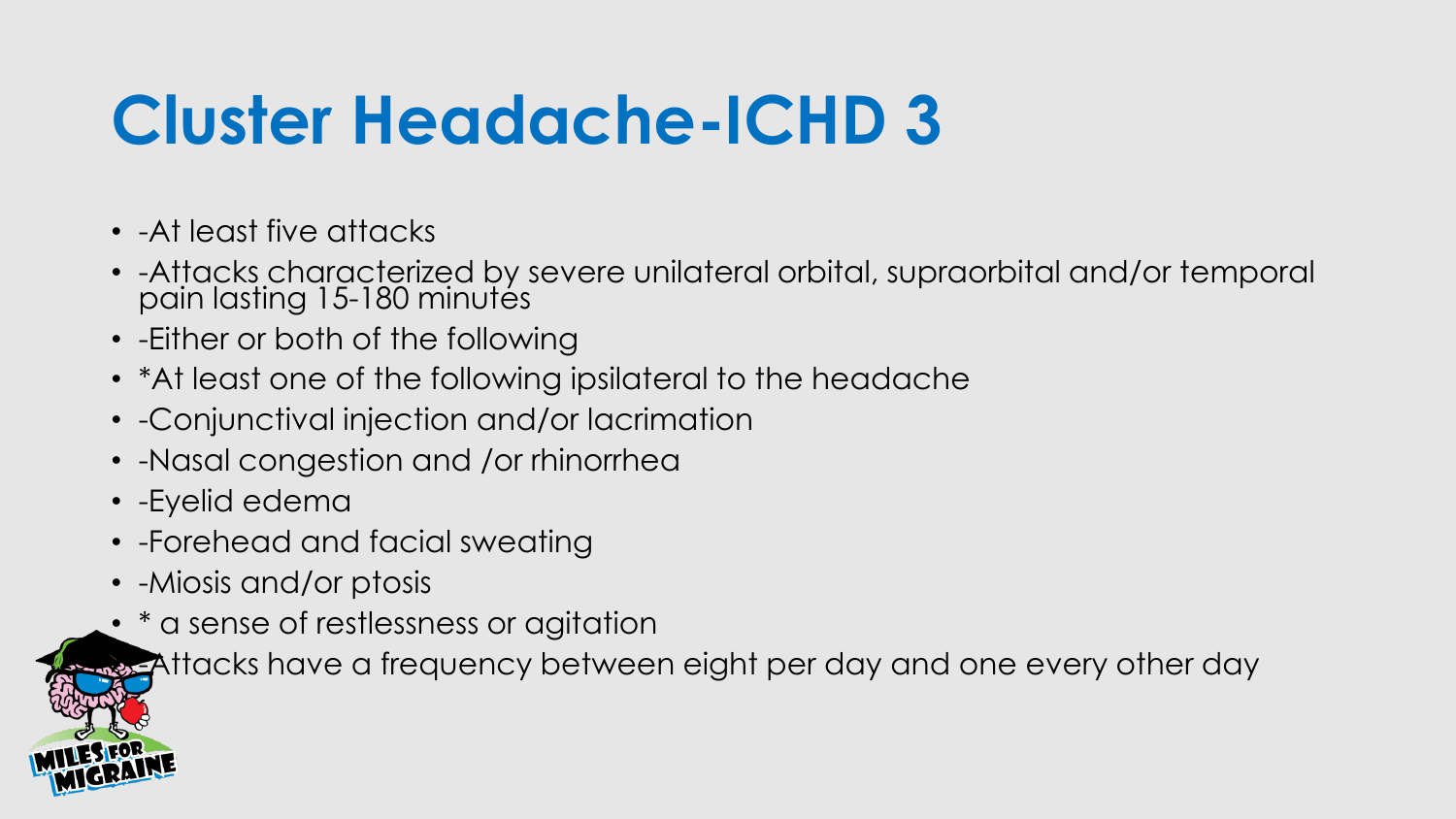## **Sleep and Chronobiology in CH Cephalalgia: Barloese, Lund and Petersen: 35(11)2015**



**Figure 2.** Diurnal rhythmicity. Patients with diurnal rhythmicity ( $n = 226$ ) and the self-reported distribution of their attacks during the 24 hours of the day

- -Strongest chronobiological trait
- -Most common time 2 AM

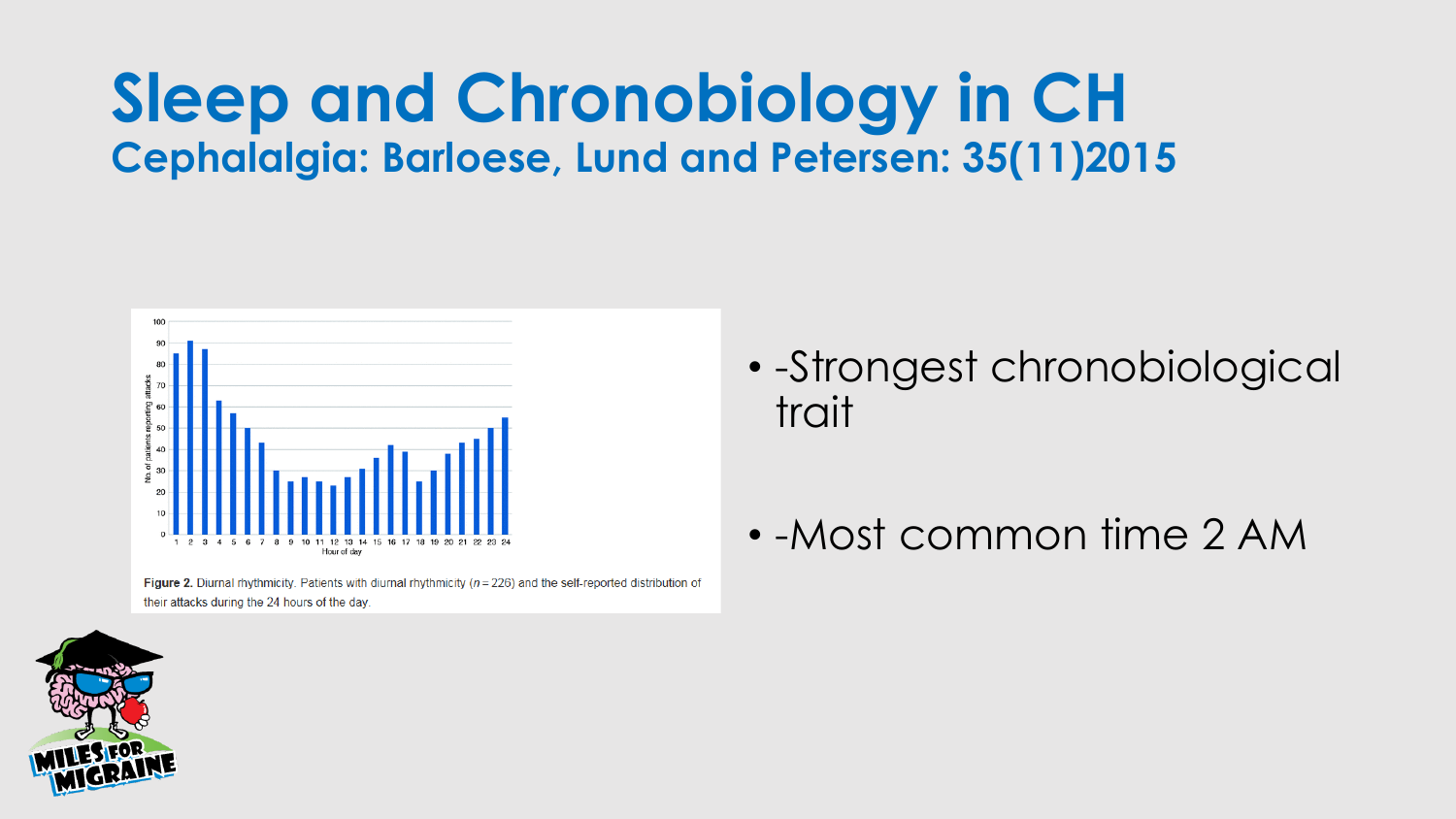## **Hypnic headache(Alarm clock headache)**

- Recurrent headache attacks
- -Developing only during sleep and causing awakening
- -Occuring on > 10 days /month for more than 3 months
- $\pm$ asting > 15 mins and upto hrs
- Mean age of onset: 61 yrs
- Mean duration of attack:162 mins
- Mean frequency of attacks: 21 days per month
- Bilateral :68%, Unilateral: 32  $\%$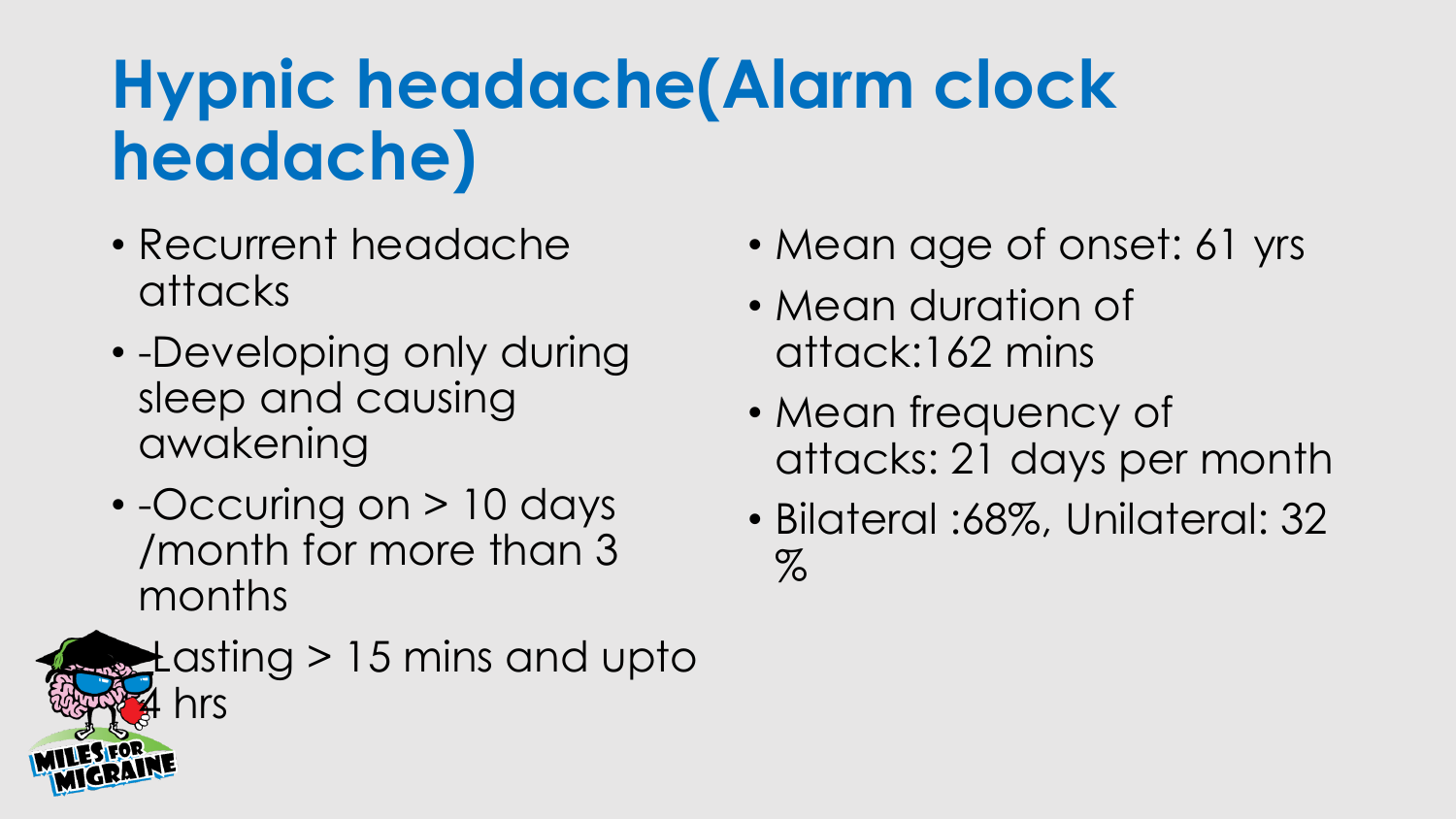# **Exploding head syndrome**

**Cephalalgia : Brian A Sharpless; 2018 : Vol:38; Issue 3**

- -Loud noises or sense of explosions in the head
- -Mostly during wake sleep transitions
- -Tachycardia, fear , muscle twitches
- -Usually no pain/headache

| Sound                               | N | Sound                                  | Ν |
|-------------------------------------|---|----------------------------------------|---|
| Dropping an object<br>from a height | Н | Bang                                   | 6 |
| Explosion/bomb<br>going off         | 6 | Door slamming                          | 4 |
| High pitched noise                  | 3 | Someone or something<br>hitting a wall | 3 |
| Gunshot                             | 2 | Fireworks                              | 2 |
| Thud                                | 2 | Breaking glass                         | 2 |
| Car crash                           | 2 | Door knock                             |   |
| "Ding dong"                         |   | Electrical explosion                   |   |
| Scream                              |   | Train noise                            |   |
| White noise                         |   | Music                                  |   |
| Drums/percussion                    |   | Metal pans banging<br>together         |   |
| Things being broken<br>apart        |   |                                        |   |

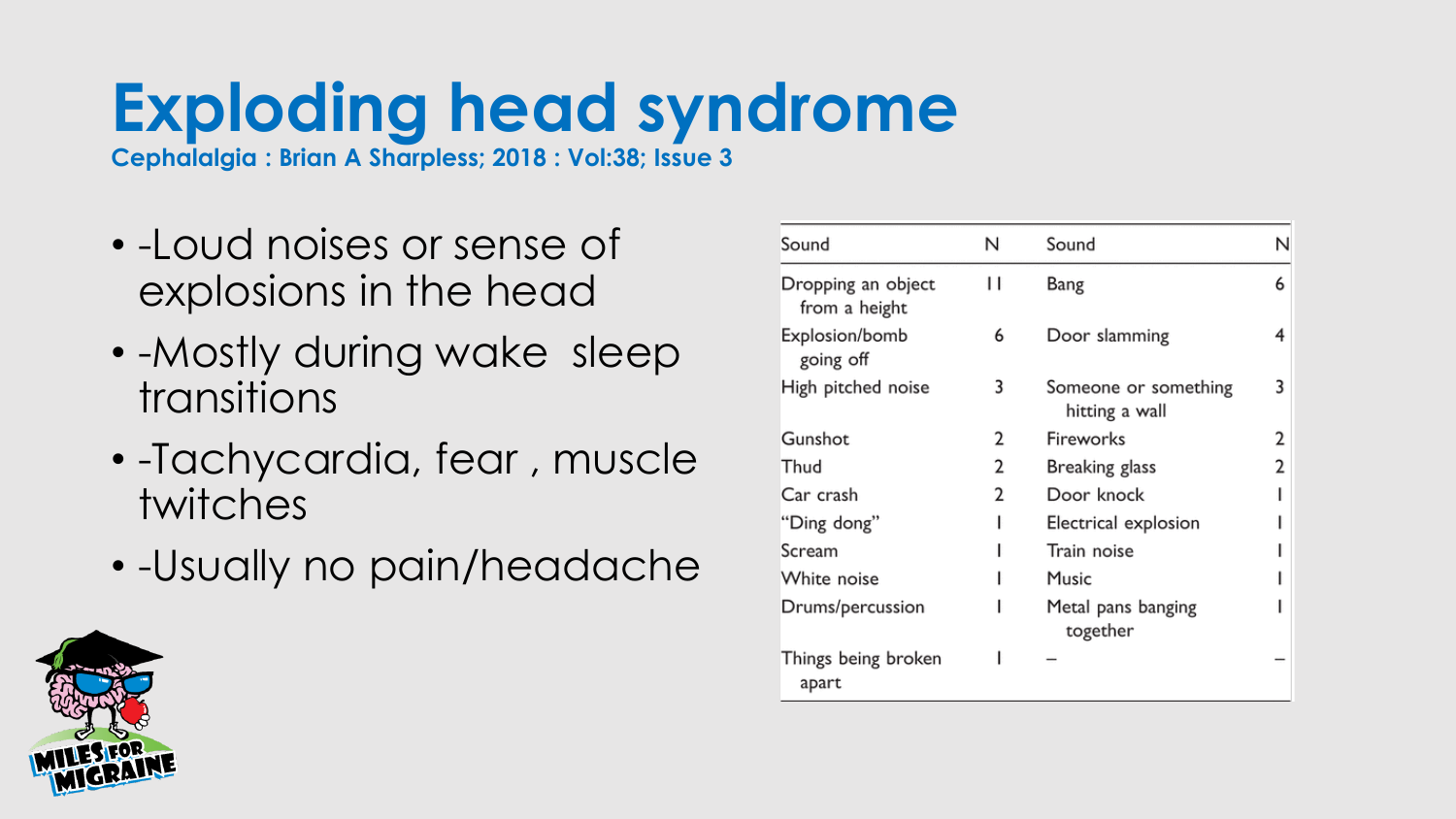## **Sleep Apnea Headaches**

- A. Headache present on awakening after sleep and fulfilling criterion C
- B. Sleep apnea (apnea-hypopnea index  $\geq$  5) has been diagnosed<sup>a</sup>
- C. Evidence of causation demonstrated by at least two of the following:
	- I. headache has developed in temporal relation to the onset of sleep apnea
	- 2. either or both of the following:
		- a) headache has worsened in parallel with worsening of sleep apnea
		- b) headache has significantly improved or remitted in parallel with improvement in or resolution of sleep apnea
	- 3. headache has at least one of the following three characteristics:
		- a) recurs on  $>15$  days per month
		- b) all of the following:
			- (i) bilateral location
			- (ii) pressing quality
			- (iii) not accompanied by nausea, photophobia or phonophobia
		- c) resolves within four hours
- D. Not better accounted for by another ICHD-3 diagnosis.

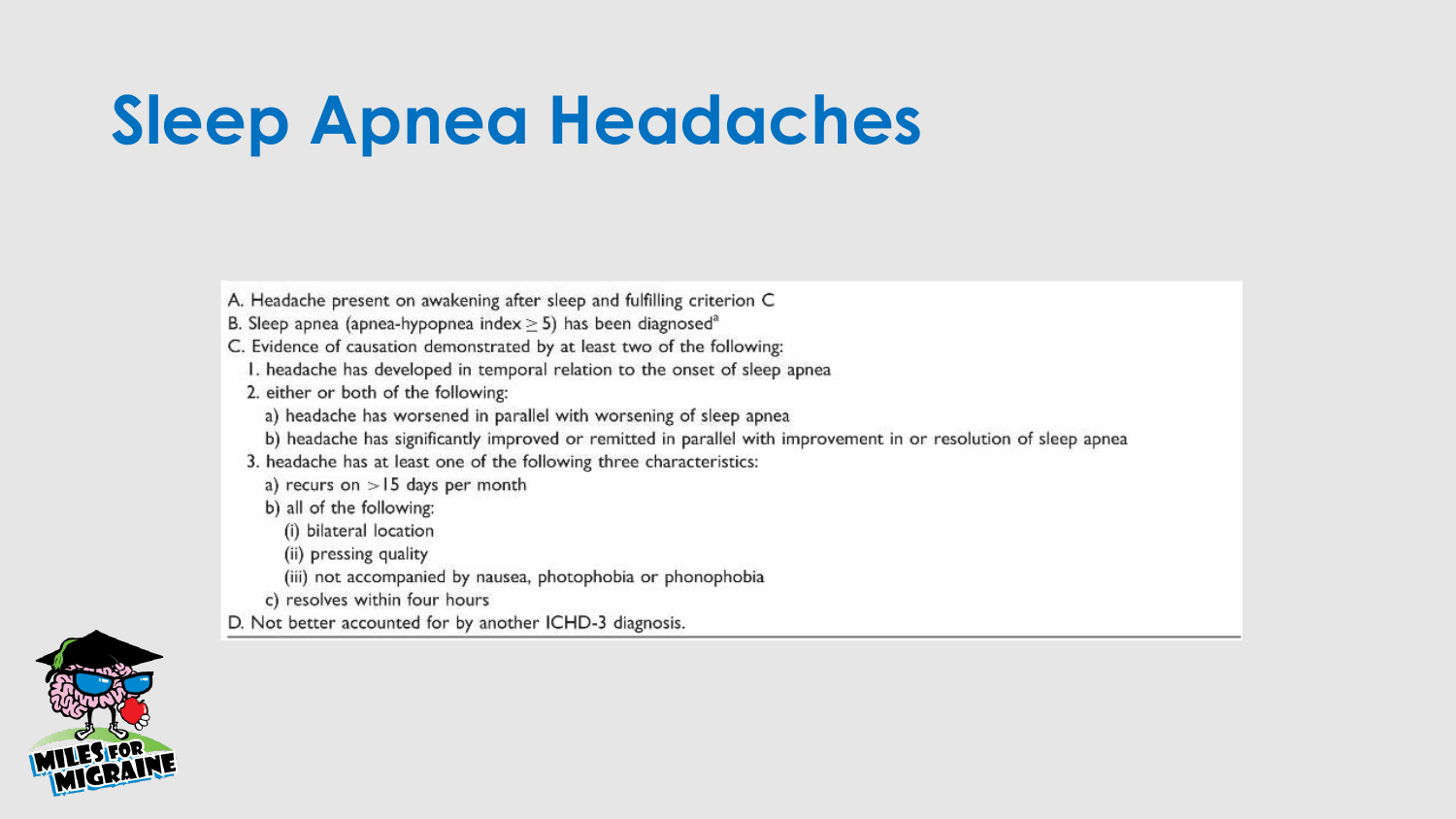



## **Sleep Apnea**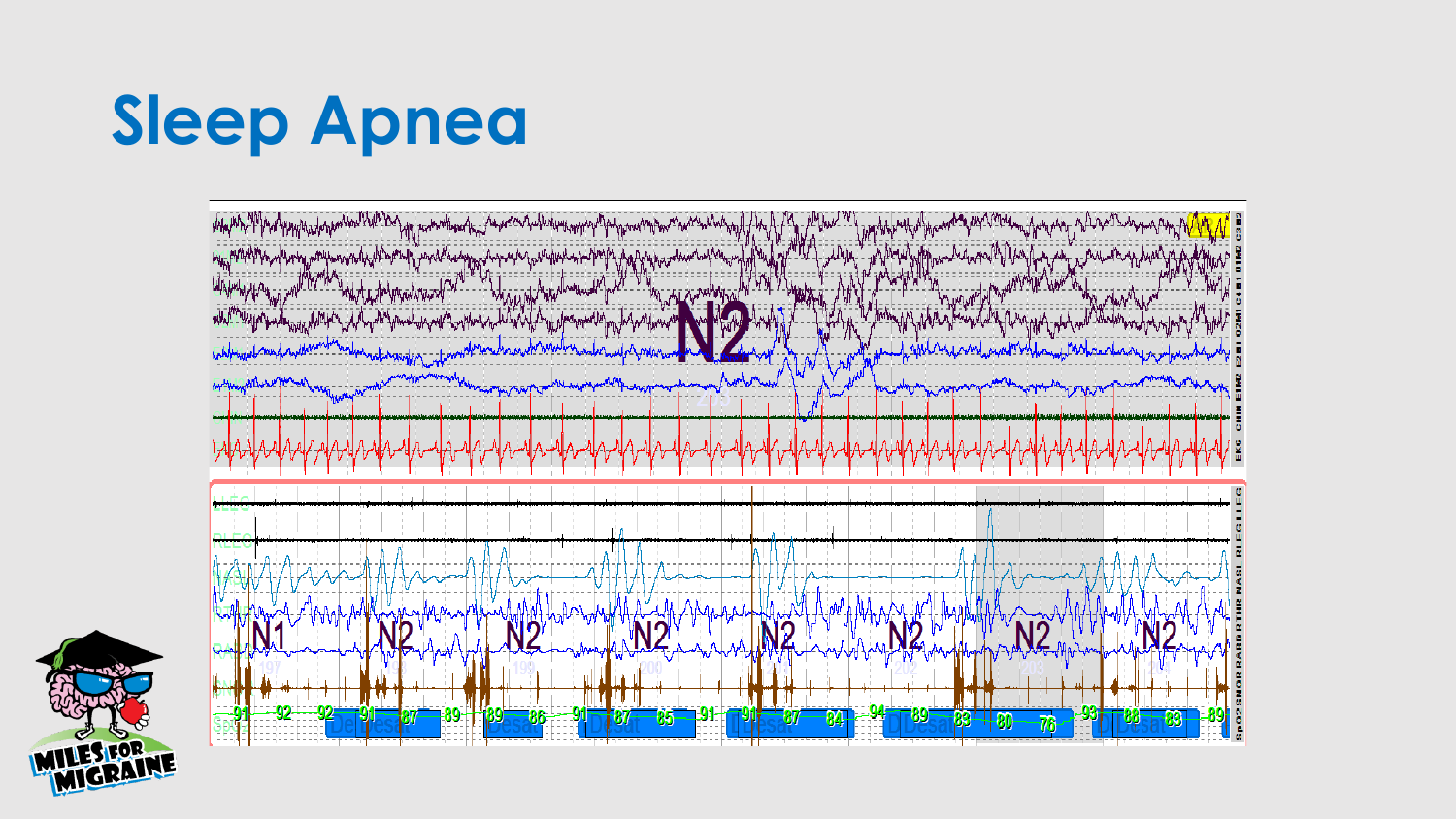

where you want of the



A WATER TELEVISION AND CONTRACTOR photo of holimation agrammy why way la wata jin jimuwane W Knysklepper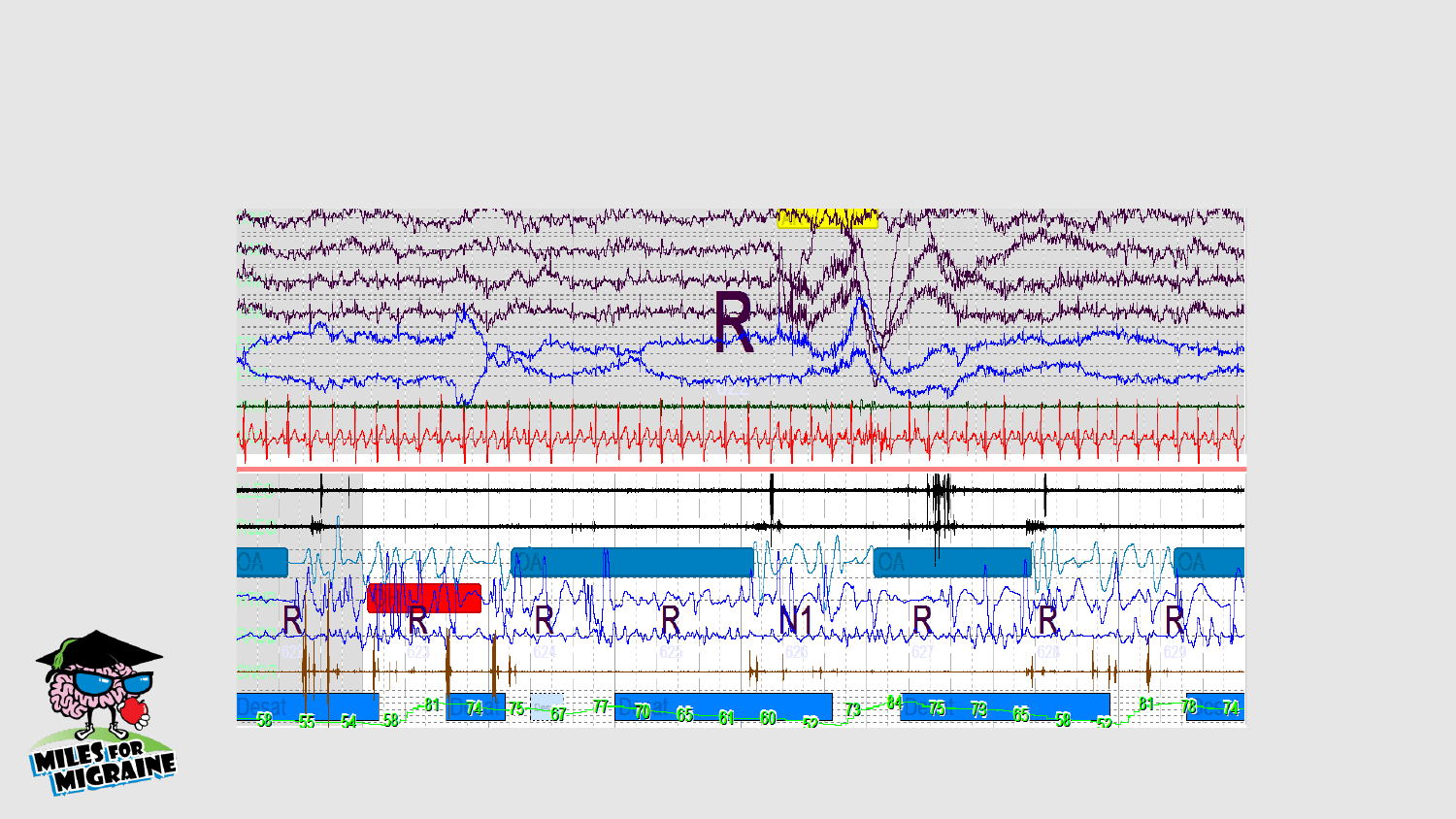## **Sleep and Headache**

- -HH and cluster headaches awakens patients during night
- -Migraine and tension headache can start at night, but usually wakes up in the morning with headache
- -Sleep Apnea headache- morning headache due to sleep apnea

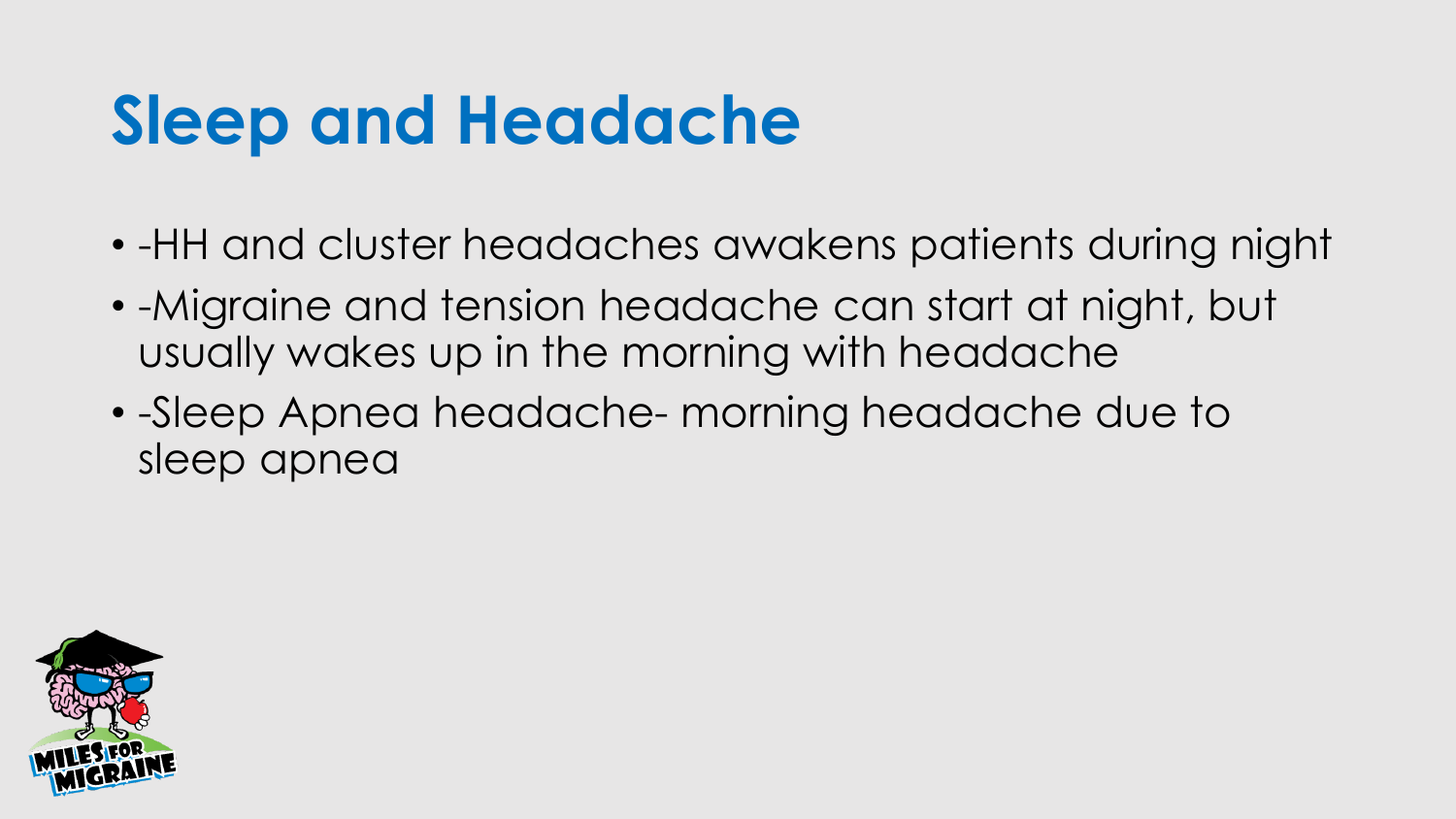## **Headache and Sleep**

- -Association between headache and sleep is bidirectional
- -Headache leads to sleep disturbances
- -Sleep problems results in headaches
- -Prevalence of sleep disorders greater in headache population
- -Both share common pathogenesis
- -Screening for sleep disorders need to be part of headache evaluation
- -Sleep hygiene and basic sleep management strategies Opportunity for multimodel therapeutic intervention